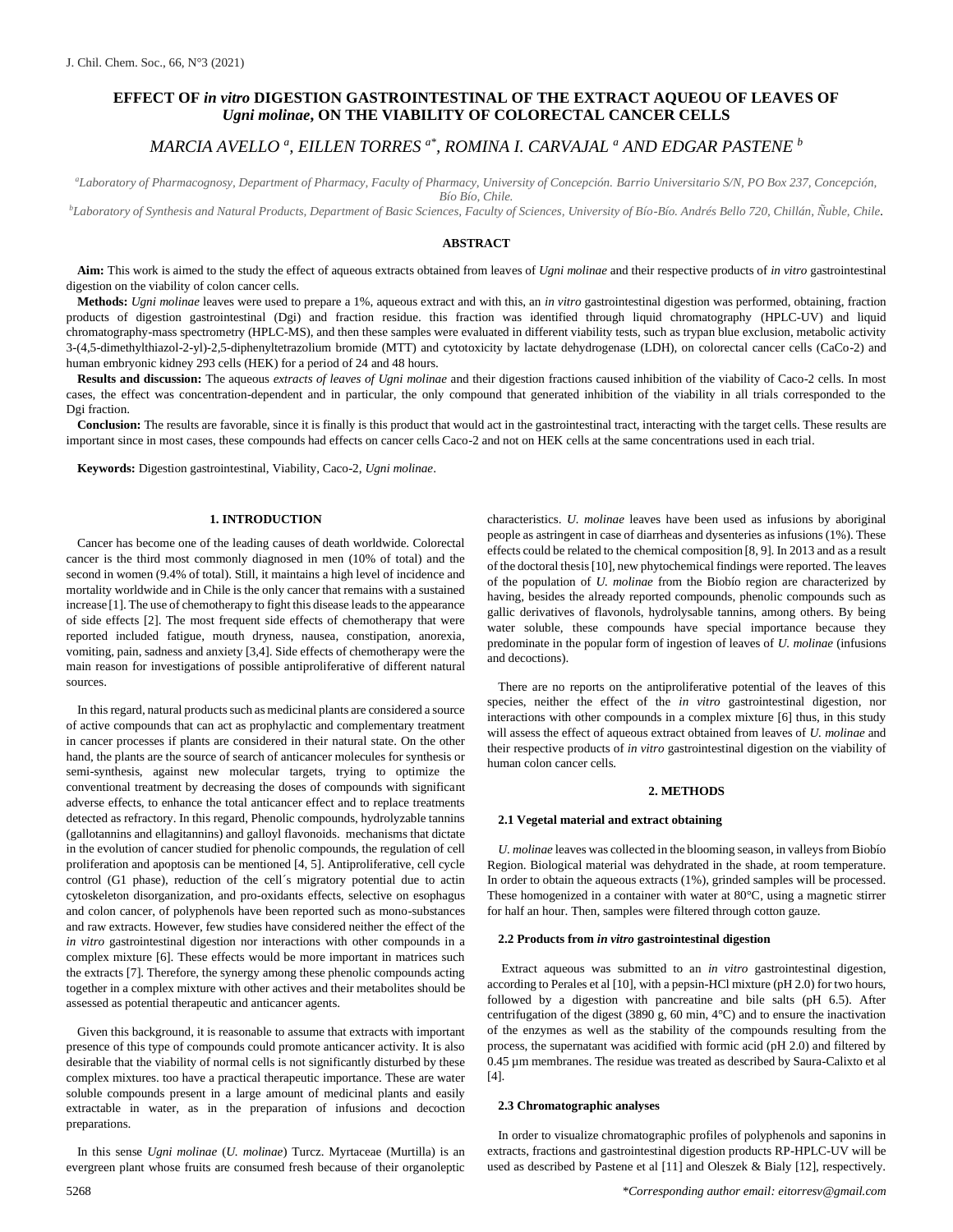Fractions and gastrointestinal digestion products will be subjected to analysis by HPLC-ESI-MS/MS [13]. Quantification of main compounds will be carried out by means of the abovementioned methods or by any of them, according to the complexity of the samples.

# **2.4 Caco-2 Cells and HEK293 Cells**

These human colorectal cancer cells grew until reaching a density of  $10^4$  cell/cm2 and adherence for 48 h in a humidified incubator with 5%  $CO<sub>2</sub>$  in the air at 37 °C as described by Cilla et al [6] Cells were cultured in Dulbecco's modified Eagle's medium (DMEM) supplemented with 4.5 g/L of glucose, L-glutamine and sodium pyruvate (Corning, New York, USA), 10% heat inactivated fetal calf serum (Gibco, Thermo Fisher Scientific, Massachusetts, USA) and 1%penicillin/streptomycin (Hyclone, Thermo Fisher Scientific, Massachusetts, USA). After reaching 80% to 90% of confluence, cells tripsinized and seeded in a 96-well plate and the incubated for 24 h to apply treatments.

Viability in normal cells is evaluated Cells from the SCBN GES-1 (or HEK293-t) of non-malignant gastric cell line will be cultured according to the procedures described by Buresi et al [14] and Ren et al [15], for culture and treatments it was proceeded in the same way as the caco-2 cells. As reference, compound  $H_2O_2$  was used.

#### **2.5 Sample preparation**

Extract, residue and gastrointestinal digestion product was prepared in PBS1X and sterilized through a 0.22 µm filter prior to its addition into the culture medium. If a compound was not completely dissolved in, DMSO was added to reach a final concentration in Wells of 0.1%. For the effect was studied of the concentration and time of incubated, different concentrations (0 to 1000) ug / mL final well were prepared and incubated for 24 h and 48 h.

#### **2.6 Viability and morphology**

Cells (treated for 24 h and 48 h) viability was measured using Trypan blue dye exclusion assay, for that after the time treats, cells were subjected to a trypsinization process and counted with a Neubauer chamber. Each experiment was carried out in quadruplicate. Furthermore, cells stained with 1 µg/mL of the fluorescent DNA-binding dye Hoechst 33342 and incubated for 1 h at room temperature to reveal nuclear condensation/aggregation under fluorescence microscope [16].

## **2.7 MTT Activity**

Effect of samples was determined by using 3-(4,5-dimethylthiazol-2-yl)-2,5 diphenyltetrazolium bromide (MTT). Human cell lines were seeded in a 96-well plate as described above. At the end of treatment (24 h and 48h) with the samples, 100 µl of an MTT solution (5 mg/mL in 1xPBS) added to the wells and incubated for 3 h. Then, 500 µL of DMSO added to each well after medium removed completely to dissolve the cellular crystalline deposits. The absorbance was measured of at 540 nm [16, 17]. Each experiment was carried out in quadruplicate. Results were transformed to percentage of controls, and the IC50 value was obtained by adjusting the dosage-response curve to a sigmoidal model.

#### **2.8 LDH Cytotoxicity assay**

CaCo-2 and HEK cells were treated with the samples. Subsequently, cell viability was measured through the quantification of the lactate dehydrogenase (LDH) (Kit, BioVision) released in the culture medium. LDH is a cytosolic enzyme that can be released to the culture medium when there is a loss in the cellular membrane integrity, as reflex of loss in cell viability. Thus, LDH quantification in the culture medium is an indirect way to measure cell viability [18]. The results were normalized expressing the value of LDH released to the culture medium in function of total LDH of the cells. To achieve that, cells that remained in the plate after the quantification of LDH release were lysed with Triton 0.01% to quantify the total LDH presents in cells [19].

# **2.9 Statistical analysis**

All quantitative and cell viability determinations conducted in triplicate. Average values  $(\pm SD)$  were calculated. Statistical tests carried out to analyze the correlation between values. Student's t was applied in order to determine the

importance of the association of two values. In the case of multiple comparisons, the analysis of variance (ANOVA) was performed, following the Dunnett-test. Differences considered as significant at p<0.05 (versus control).

### **3. RESULTS AND DISCUSSION**

In 2013 and as a result of a doctoral thesis [20], new phytochemical findings were informed on leaves of *U. molinae*. In this study, an extract with successive solvents was carried out and it was found that the leaves of the population of *U. molinae* in the Biobío Region are characterized by having phenolic compounds, such as flavonol gallic derivatives, hydrolizable tannins (gallic and ellagitannin compounds), terpenic compounds derived from pentacyclic triterpenic acid of the oleane and ursane nuclei, and glycosylated forms of saponins, among others.

The results of an earlier study carried out in this research team revealed through HPLC-MS analysis that the 1% aqueous extract of leaves of *U. molinae* (decoction) revealed the presence of phenolic acid derivatives such as hydrobenzoic, gallic and quinic acids; derivatives from flavonoids such as quercetin, heterosides and galloilated, gallotannin and ellagitannin forms. In this type of ectractions, the presence of saponins was found, as revealed in previous studies. Therefore, it is possible to assume that these substances are presented in the form of gennins and non-heterosides, since they are not in the water-soluble form (study recently sent to the Chile Chemistry Journal).

On the other hand, various authors have recorded significant findings about the biological activities of these phenolic and terpenic substances present in leaves of *U. molinae* [7, 8]. In addition, it is important to consider that there is evidence on the anticancer activity of various compounds that are present in this plant [6].



| Peak                    | $t_{R}$ (min) | m/z                                       | <b>Identification</b>                            |  |  |
|-------------------------|---------------|-------------------------------------------|--------------------------------------------------|--|--|
| 1                       | 1.883         | 341, 191                                  | Caffeic acid hexoside                            |  |  |
| $\mathbf{2}$            | 2.150         | 253, 231, 191                             | <b>Furostanol derivative</b>                     |  |  |
| 3                       | 2.367         | 277, 231, 191                             | Quinic acid                                      |  |  |
| $\overline{\mathbf{4}}$ | 3.533         | 277, 231, 196                             | Quinic acid                                      |  |  |
| 5                       | 3.700         | 633, 277, 231                             | HHDP-galloyl hexose                              |  |  |
| 6                       | 4.233         | 331                                       | Galloyl glucosa                                  |  |  |
| 7                       | 5.100         | 175, 173                                  | NI                                               |  |  |
| 8                       | 9.350         | 633, 451, 441, 325                        | HHDP-galloyl hexose                              |  |  |
| 9                       | 9.867         | 449.285                                   | Kaempferol                                       |  |  |
| 10                      | 11.267        | 595, 467, 405, 327, 323,<br>291           | (Epi)catechin derivative<br>(Procvanidine dimer) |  |  |
| 11                      | 11.450        | 495, 285                                  | Digalloylquinic acid                             |  |  |
| 12                      | 11.667        | 783                                       | Pedunculagin I                                   |  |  |
| 13                      | 12.250        | 865, 483, 453, 325, 279                   | Digalloyl glucose                                |  |  |
| 14                      | 12.917        | 447, 437, 325, 291                        | (Epi)catechin derivative                         |  |  |
| 15                      | 13.417        | 549, 431, 421, 305, 291                   | Gallo(epi)catechin                               |  |  |
| 16                      | 15.617        | 539, 325, 291                             | Coumaric acid-O-hexoside                         |  |  |
| 17                      | 16.183        | 633, 615, 449, 433, 325,<br>293           | HHDP-galloyl hexose                              |  |  |
| 18                      | 27.933        | 561, 477, 449, 387, 376,<br>359, 325, 301 | Quercetin-O-glucuronide                          |  |  |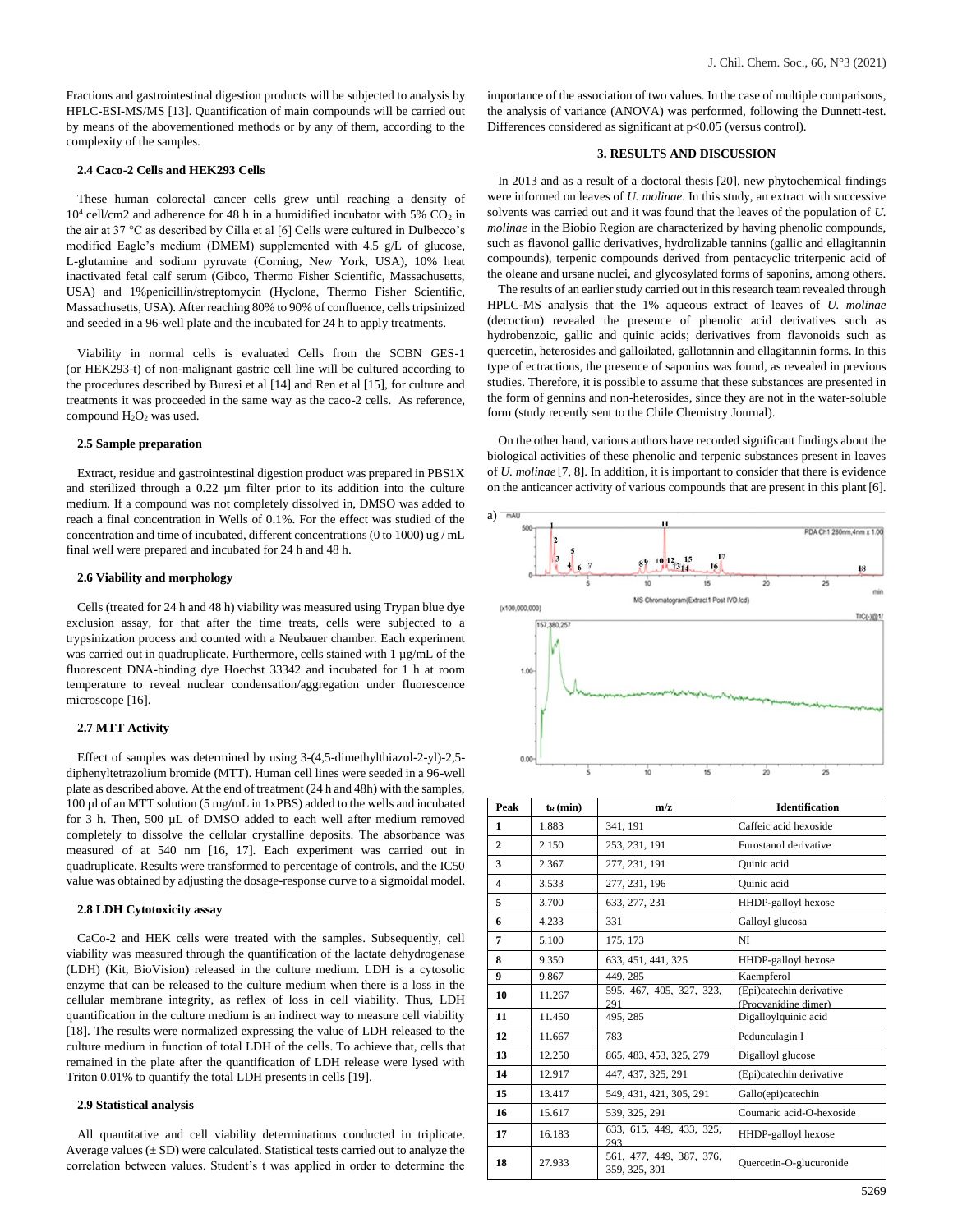

| Peak | $t_{R}$ (min) | m/z                                   | <b>Identification</b>             |
|------|---------------|---------------------------------------|-----------------------------------|
| 1    | 1.950         | 383, 353, 191                         | Quinic acid                       |
| 2    | 3.700         | 633.268                               | HHDP-galloyl hexose               |
| 3    | 9.917         | 783, 285                              | Pedunculagin I                    |
| 4    | 11.400        | 633, 495, 469, 285                    | HHDP-galloyl hexose               |
| 5    | 13.500        | 1085, 647, 542, 467,<br>431, 421, 290 | Cornusiin B / Eucalbanin A        |
| 6    | 15.583        | 787, 539, 475                         | Tetragalloyl glucose              |
| 7    | 16.133        | 651, 615, 485, 449, 433               | Myricetin-O-galloyl deoxyhexoside |

**Figure 1.** HPLC-UV chromatogram corresponding to the gastrointestinal digestion products of the 1% aqueous extract of *Ugni molinae* and its respective table HPLC-ESI-MS/MS (A). HPLC-UV chromatogram corresponding to the Residue and its respective table HPLC-ESI-MS/MS (B). \* Mass spectrometry data in negative polarity. The Electrospray ionization process (ESI). For identification it was contrasted with the fragmentation od phenolic compounds present in libraries prepared from previous identifications and in [\(http://fiehnlab.ucdavis.edu/staff/kind/Metabolomics/MS-Adduct-Calculator\)](http://fiehnlab.ucdavis.edu/staff/kind/Metabolomics/MS-Adduct-Calculator).

For each sample, the UV chromatogram acquired at 280 nm and the total current of ions acquired in negative polarity are indicated.

The results of this study showed that the 1% aqueous extract of leaves of *U. molinae* had effect by inhibiting the viability of Caco-q cells through assays of live cell count (trypan blue). Here, a concentration-dependent and statistically significant performance was observed in both treatment times, reaching a viability close to 30%. This implies a 70% inhibition by the aqueous extract (Figures 2a and 2b). In the case of HEK cells, there was not a marked effect on changes in cellular viability, except at the highest concentration of 1,000 µg/ml in both treatment times, being obtained a viability of approximately 70% or an inhibition of 30%. Therefore, this test demonstrated that this extract has an effect on the inhibition of Caco-2 cells compared to HEK cells. Then, the Hoechst staining microscopy images are consistent with the abovementioned results. In this case, Caco-2 cells treated for 24 h with the aqueous extract are affected in their viability since apoptotic cells are observed at the highest concentration used in the essay (500 ug/ml) compared to untreated cells. In the case of HEK cells, there are no changes respect to control, when they were treated with both concentration of the aqueous extract (Figure 3).



**Figure 2.** Effect of *U. molinae* extract, residue fraction and gastrointestinal digestion on the viability of Caco-2 (A and B) and HEK293 (C and D) cells through trypan blue assay. The cells were treated during 24 and 48 h.



**Figure 3.** Fluorescent micrography of the extract of *U. molinae,* residue and gastrointestinal digestion product on cellular morphology through the Hoechst staining test in Caco-2 and HEK cells during 24 h treatment (no scale).

On the other hand, in the essays of MTT enzymatic activity it can be observed that this extract has an effect on the inhibition of the succinate dehydrogenase enzymatic activity of Caco-2 cells only after 48 h of treatment, with an effect depending on the concentration. This effect is only observed at higher concentrations, inhibiting more than 50% of the activity (Figure 4a and 4b). In addition, an lC50 of 983 µg/ml was obtained (Table 1). Regarding the lactate dehydrogenase (LDH) enzyme, only a toxic effect close to 20% in Caco-2 colorectal cancer cells was observed in both treatment times. Therefore, this compound would not be considered toxic in the cells (Figure 5a and 5b). In the case of HEK cells for both enzymatic activity tests, there was a little decrease of the MTT activity after 48 h of treatment with the extract, reaching an activity of 70% to 80%, or an inhibition of 20% to 30% at the highest concentration used. Although in the LDH test, the cytotoxicity reaches 20% at 48 h, in these tests it was not possible to determine an lC50 for the compounds (Figure 4c, 4d, 5c and 5d).



 $\leftarrow$  Ext total

- Residue

 $\rightarrow$  Dgi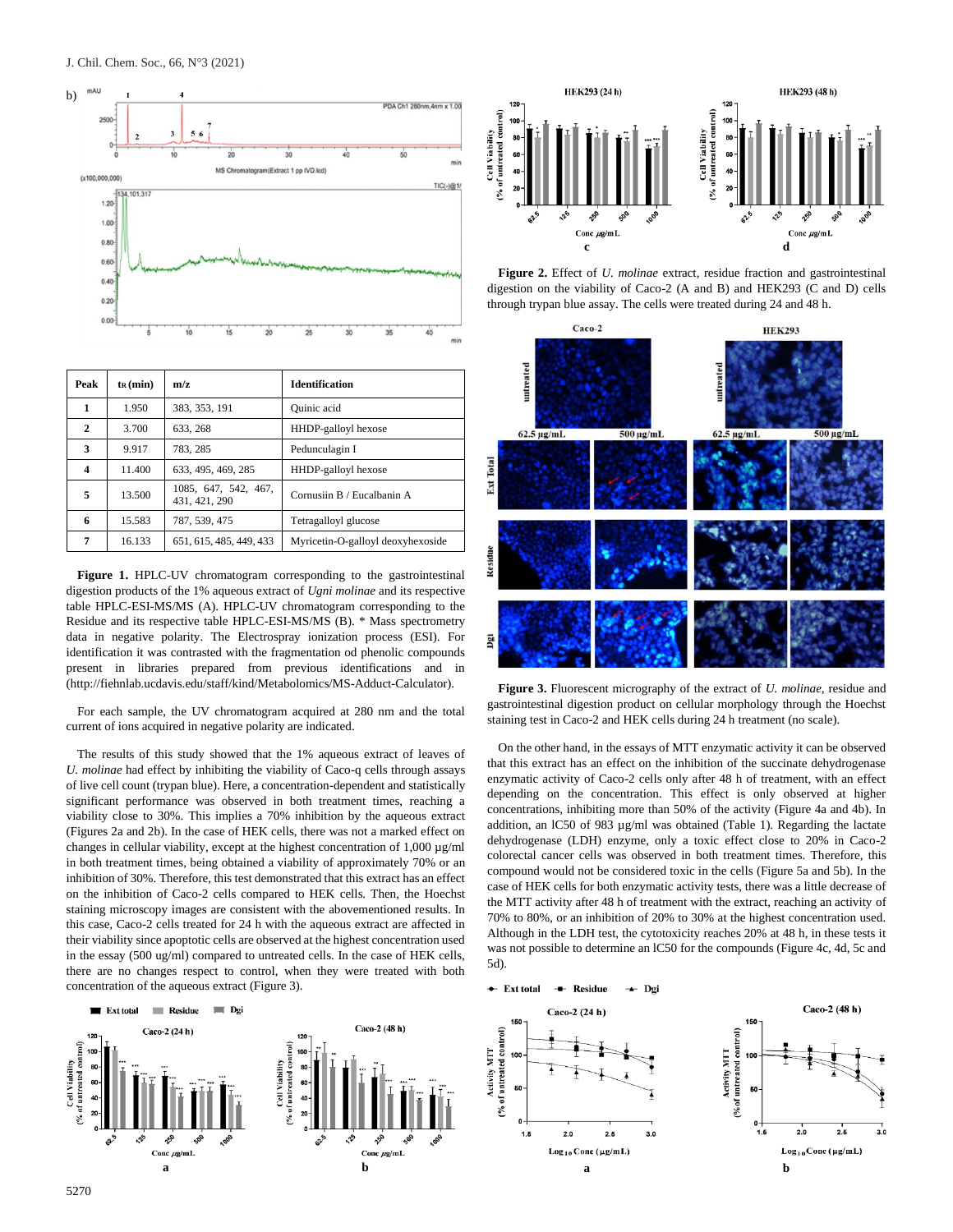

**Figure 4:** Effect of the total extract of *U. molinae*, residue and gastrointestinal digestion product on the viability of Caco-2 and HEK cells through MTT (A, B, C D). Treatments were carried out during 24 and 48 h.



 $\overline{3.0}$ 

 $3.0$ 

digestion product on the viability of Caco-2 and HEK through LDH assays. Treatments were carried out during 24 and 48 h.

**Table 1**: IC50 values for each assay corresponded to the 95% confidence limit, which are shown in the table under the curves.

|                  | $IC50 \mu g/mL$ |              |                 |        |            |              |                 |        |  |  |
|------------------|-----------------|--------------|-----------------|--------|------------|--------------|-----------------|--------|--|--|
|                  | <b>MTT</b>      |              |                 |        | <b>LDH</b> |              |                 |        |  |  |
|                  | Caco-2          |              | <b>HEK293</b>   |        | Caco-2     |              | <b>HEK293</b>   |        |  |  |
|                  | 24 h            | 48 h         | 24 <sub>h</sub> | 48 h   | 24 h       | 48 h         | 24 <sub>h</sub> | 48 h   |  |  |
| <b>Ext total</b> | < 1000          | $983 \pm 10$ | < 1000          | < 1000 | < 1000     | < 1000       | < 1000          | < 1000 |  |  |
| <b>Residue</b>   | < 1000          | < 1000       | < 1000          | < 1000 | $<$ 1000   | $999 \pm 16$ | <1000           | < 1000 |  |  |
| Dgi              | $598 \pm 8$     | $615 \pm 8$  | $994 \pm 10$    | < 1000 | < 1000     | $613 \pm 18$ | < 1000          | < 1000 |  |  |

Data are shown as means  $\pm$  SD from three independent experiment (n=3).

Although there are no reports about the antiproliferative potential of the leaves of *U. molinae*, there is information about its fruits. Flis et al [21] observed antiproliferative properties (colon cancer cell lines) that are correlated with their antioxidant levels, mainly given by phenolic-type compounds, such as flavonols and tannins. The results are consistent with others that showed that lyophilized berried in the diet inhibit chemically induced cancer of the esophagus in rodents by 30% to 60%, and colon cancer up to 80%. Other studies indicate that the

phenolic compounds, hydrolizable tannins (gallotannins and elagitannins) and galloyl flavonoids present mechanisms that dictate the evolution of cancer. Among them, the following can be mentioned: regulation of cell proliferation and apoptosis [4, 5], antiproliferative effects of the cell cycle (phase G1), reduction of the migratory phase of the cell due to the disorganization of the actin cytoskeleton, and selective prooxidant effects on the esophagus and colon cancer. Based on this evidence, it is possible to assume that the antiproliferative activity of the aqueous extract of *U. molinae* presented in this study is mainly due to the presence of these compounds. In addition, by being soluble in water, these compounds have special importance, because they predominate in the popular form ingestion of leaves of *U. molinae* (infusions and decoctions). In this sense, a study showed that the extracts obtained at higher temperatures of blackcurrant showed a stronger inhibition of the proliferation of HT-29 cells than extracts obtained at lower temperatures. These findings would indicate that this case that the decoction of leaves of *U. molinae* performed in this study, unlike an infusion, could generate a greater presence of compounds with effect on the inhibition of the viability of cancer cells. This effect might be due to the decomposition of complex polyphenols at higher temperatures, making them more accessible to the cells. Some flavonoids such as quercetin also have a wide range of biological effects that are considered beneficial for health treatment, mainly as anticancer [5].

It is important to note that whereas there is evidence of the anticancer activity of several compounds that are present in this plant, very few studies have considered the effect of *in vitro* gastrointestinal digestion and the changes that may be generated in the components and their antiproliferative effects.

For this reason, in this study the *in vitro* gastrointestinal digestion was generated from the 1%aqueous extract of leaves of *U. molinae* belonging to the soluble fraction. Similarly, the resulting residue at the end of the process corresponded to the insoluble fraction. Initially, tests were carried out to obtain the identification of the compounds present in the fractions generated as digestion products. Figure 1 shows the HPLC-UV and HPLC-MS/MS pictograms of the products generated after the *in vitro* digestion (gastrointestinal digestion and residue). These are mostly derived from the semisynthetic pathway of chikimic acid and phenolic derivatives.

The products that are generated from a digestion would be the most important in this study, since these fractions, which are products of the metabolism, would act directly in the organism generating an interaction with the white cell, Therefore, they could present different active principles having more potent antiproliferative biological effects than the aqueous extract.

In this study, the products of the gastrointestinal digestion showed for the assays on Caco-2 cells that the residue had effect by inhibiting the viability of these cells through the live cell count test (trypan blue). Thus, a concentrationdependent performance was observed in both treatment times, reaching a viability close to 50%. The Dgi product had a similar performance, though reaching lower viability values of around 30%. This implies 70% inhibition at higher concentrations. IN addition, it should be noted that inhibition of viability started to be observed even at lower concentrations compared to the rest of the samples (Figure 2a and 2b). In this case, this last product is the one that generated a greater inhibition pf viability, being observed the most powerful effect in all the analyzed concentrations.

In the case of HEK cells, there was no marked effect on viability, except for the residue fraction, where at the highest concentration of  $1000 \mu g/ml$ , a viability close to 80% was observed at 24 and 48 h. On the other hand, the Dgi product was unable to generate a marked change in viability, staying close to 100% (Figure 2 c and 2d). In these tests, mostly Dgi had a marked effect on the death of Caco-2 cells and on the contrary, the same was not observed in HEK cells, where the viability was maintained in all cases. The microscopy images performed by Hoechat staining are consistent with the aforementioned tests, since they show that Caco-2 cells treated for 24 h with the residue have negative effect on viability because some apoptotic cells are observed at the highest concentration used in this case, compared to untreated cells. The Dgi fraction also shows negative effect on viability, with several cells being observed in apoptosis compared to the rest of the samples and to the control.

In the case of HEK cells, there are no changes respect to control, when treated with both concentration of the residue fraction and Dgi (Figure 3).